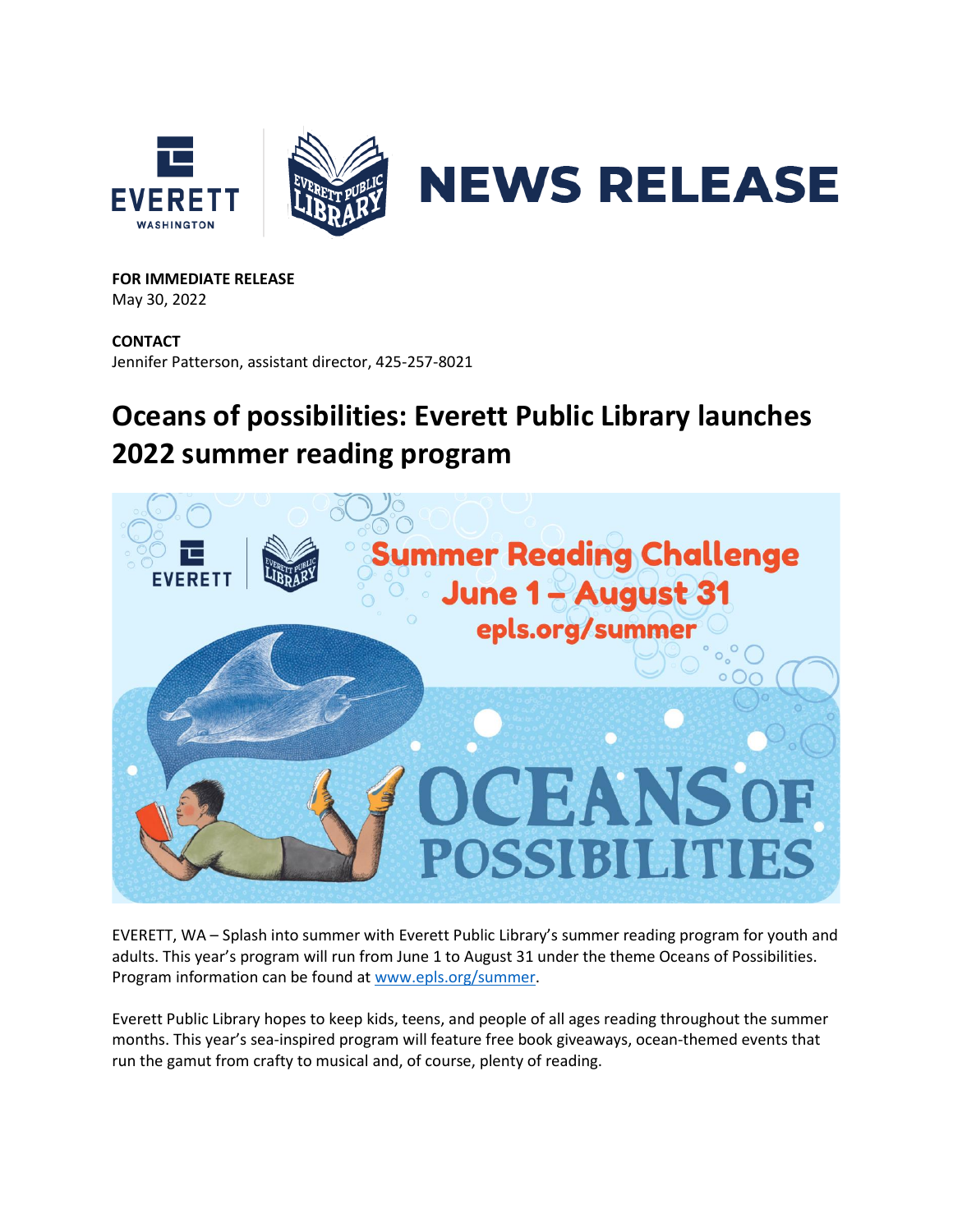The summer reading program for children and teens from birth through grade 12 is simple: read or listen to reading for 12 hours, track your progress and return to the library to earn a free book (while supplies last) and an entry into the grand prize drawing. Another 12 hours of reading or listening earns another book and prize entry.

The summer reading challenge for adults is a bingo card with 24 reading, learning, and exploration challenges (and a free space!). Participants can earn a free book after completing any 5 challenges (while supplies last) and will receive an entry into the grand prize drawing for every 5 challenges they complete.

The youth summer reading program will kick off at both branches on Saturday, June 11 with a celebration featuring an interactive sing-along led by local children's singer-songwriter Nancy Stewart. Join Stewart and library staff at the Main Library at 11 a.m. and Evergreen Branch at 3 p.m. for sea shanties, game and craft stations, a library scavenger hunt, reading challenge sign-ups and free refreshments.

The kick-off event is the start of a jam-packed series of fishy summer fun for kids of all ages.

- A four-part craft series, held virtually every Wednesday from June 29 July 20 at 2 p.m.:
	- o June 29 Under-the-Sea Cupcake Decorating with Cam Zarcone
	- $\circ$  July 6 Make Your Own Gummy Fish
	- o July 13 Ocean Colors Paint Pour
	- o July 20 Sea Creature Bread
- Mermaid storytimes at both library locations:
	- $\circ$  Main Library  $-$  July 13 at 10:30 a.m.
	- o Evergreen Branch July 21 at 10:30 a.m.

The library's series of adult summer reading events will begin on June 7 with the all-ages event Exploring [the Titanic,](https://epls.org/Calendar.aspx?EID=4772) presented by OceanGate expedition guide Alyx Terryll. Join Terrell in the Main Library auditorium at 6 p.m. to learn about the mysteries of the world's most famous shipwreck, from the deepsea marine life that inhabits the site to the technology required to dive to the quickly decaying wreck.

The library will host five other aquatic events for adults and young adults:

- July 19 at 6 p.m., in person at the Main Library auditorium [Puget Sound: A Maritime Highway,](https://epls.org/Calendar.aspx?EID=4757) by local author David B. Williams. At this talk, explore the 13,000-year history of transportation on the Puget Sound.
- July 23 at 2 p.m., in person on the Main Library balcony Shanties and Songs of the Seven Seas [with Pint & Dale.](https://epls.org/Calendar.aspx?EID=4759) Local music duo William Pint and Felicia Dale tell stories of the sea, via song.
- August 4 at 2 p.m., in person in the Main Library auditorium  $-$  Create @ the Library: Nighttime [Sea Collage.](https://epls.org/Calendar.aspx?EID=4773) Create a collage seascape in this arts and crafts class; no experience needed!
- August 11 at 6:30 p.m., in person in the Main Library auditorium Main Library Book Discussion: "The House in the Cerulean Sea," by TJ Klune.